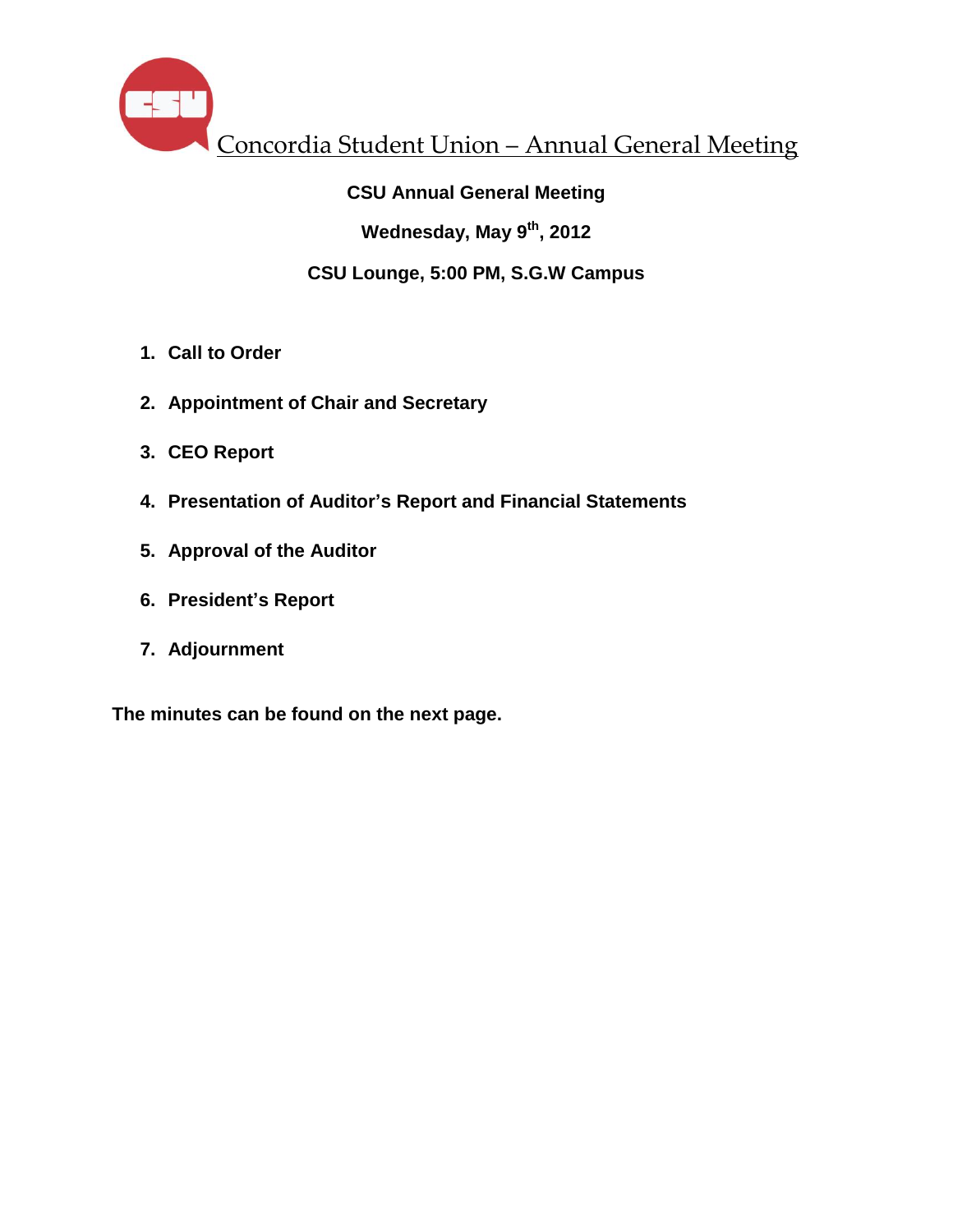

## **CSU Annual General Meeting Wednesday, May 9th, 2012**

**1. Meeting is called to order at 5:13 pm.**

## **2. Appointment of Chair and Secretary**

**Chuck Wilson:** Moves to appoint Melissa Wheeler (Secretary) and Nick Cuillerier (Chair). Gabrielle, Women's Studies: Seconds.

**VOTE:** Unanimous.

## **3. CEO Report**

**Chairperson:** Summarizes the CEO report, which may be found on the CSU's website.

## **4. Presentation of Auditor's Report and Financial Statements**

**Jordan Lindsay:** In August an auditor will come in and go through our books, and make a presentation stating that the numbers we've put forward are honest.

**Lex Gill:** This is for the 2010-2011 year at the CSU.

**Jordan Lindsay:** On the first page, the auditor is stating that the numbers are clean, the document is accurate.

**Lex Gill:** Highlights the relevant sections in the first two pages.

**Jordan Lindsay:** Student centre- 1.36 million dollars in fees in the last fiscal year, net deficit of, total fees of 1.63 million. Misbudgeting of the amount of student fees that were going to come into place.

**Lex Gill:** Overestimate of revenues for the student fees, seems there was a problem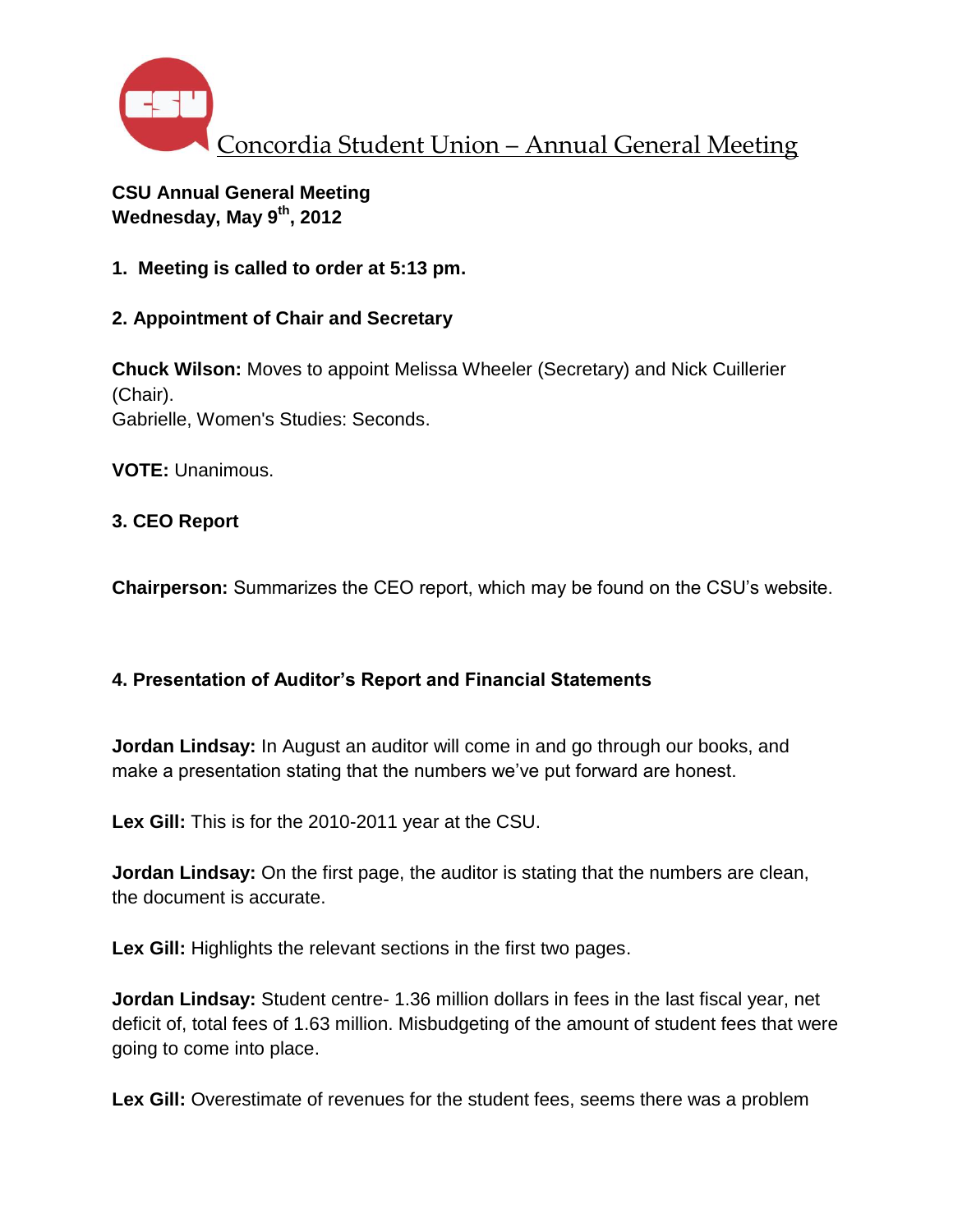

with their budget at the beginning of the fiscal year, they also had 3 VP finances and tumultuous spending.

**Jordan Lindsay:** Balance sheets- more detailed analysis of the data. Auditor puts forward recommendations on how to be more fiscally transparent and in line with regulations currently in place. Investment in CUSACORP (owns Reggies and subleases space to Java U)- when Reggies first opened, they took out a big loan (over 1 mil) to get the space and start Reggies. Since then, there have been many defecits which generally need to be subsidized by the CSU. Right now it's at about 1.8 million. This is nothing new.

**Lex Gill:** You will notice that in that year their net earnings were good. This has been an on-going issue.

**Gabrielle, Women's Studies:** What is going on with Reggies?

**Lex Gill:** CUSACORP is a for-profit corporation established in the mid 1980's, historically has never made money. The issue was that it was established to manage Reggies, the CSU has on occasion written off bad debt. CUSA has an institutional deficit but not a cash flow problem. Some improvements have been made, but there's a long term problem with a school bar that's only open 8 months a year and sells \$2.50 beers.

**Emily, Fine Arts:** So does the CSU make money from this?

**Jordan Lindsay:** Historically they've given money to it but in the last few years they haven't. As for the money coming back, the original goal was to offset the shrinking budget of the CSU by making profit, but that never worked.

**Gabrielle, Women's Studies:** So technically Reggie's is the CSU's bar so our bar?

**Lex Gill:** Technically no, the CSU is a legal person and the owner of CUSACORP, which is a for-profit corporation, and appoints people to the board, usually the VP Finance. It's a board of directors that's separate from the CSU.

Lex Gill: This document is projections for when our financial ends. The projections on the right hand side for 2012 are not particularly accurate, they're worst case scenario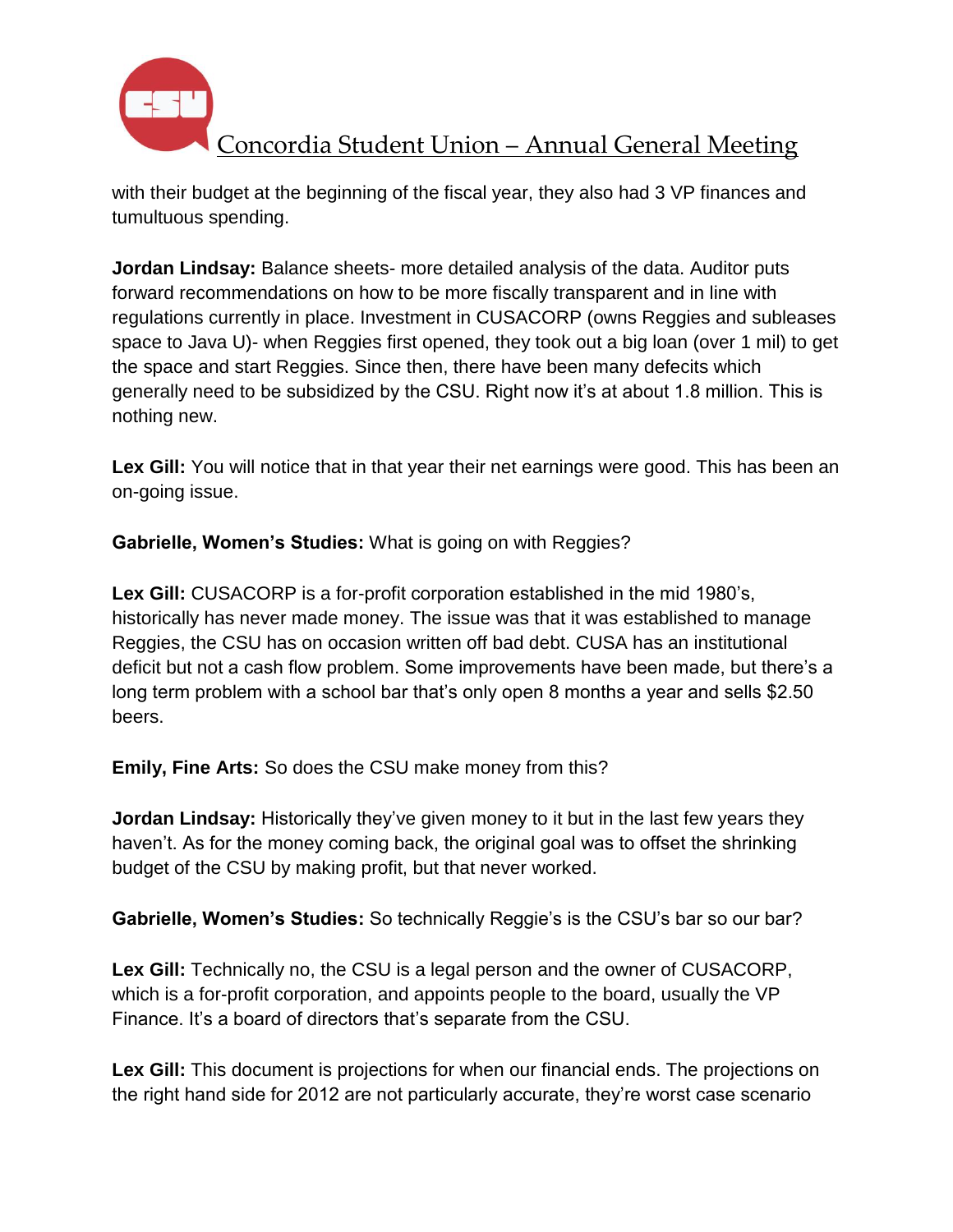

# Concordia Student Union – Annual General Meeting

projections. Even in this scenario, we are looking at a \$25 000 surplus.

These projections don't include additional revenue that we know is coming in. Rental income is lower than expected because of the construction that happened on the second floor.

Expenses: Exec salaries less than anticipated because of an early resignation. Expense accounts (cut by %50), chair and secretary salaries more because lots of meetings, JB unspent, legal fees over budget, salaries were lower than we thought because we were understaffed, discretionary things, campaigns (not over budget but will probably get lots more receipts coming in soon), bursaries, clubs (historically they don't spend all the money in their budget but in this document we put it as though they have), etc.

J**ordan Lindsay:** CSU 101's. PayPal account, it's been difficult to get control over our account.

**Lex Gill:** The Loyola Luncheon expanded.

Even in this worst case scenario budgeting we still have a \$25 000 surplus, not taking into account the tens of thousands (60-80 000) coming in through grants (President's Office, Dean of Student), so looking at at least 80-100 hundred thousand.

**Andy Filipowich:** Are we going to get in trouble for having a surplus?

**Lex Gill:** No.

**Sabrina D'Ambra:**There are some budget lines that have been left blank. Also, why are we garnishing someone's wages?

**Lex Gill:** Legal conflict with CSU.

**Student at Large:** Work Study program question.

**Lex Gill:** Work Study is a program through Financial Aid and Awards Office, we don't have control over it. Part time employees at the CSU should be work study eligible, helps us employ students in financial need, and buffers our budget a little because the Office helps with their wages.

5. Approval of the Auditor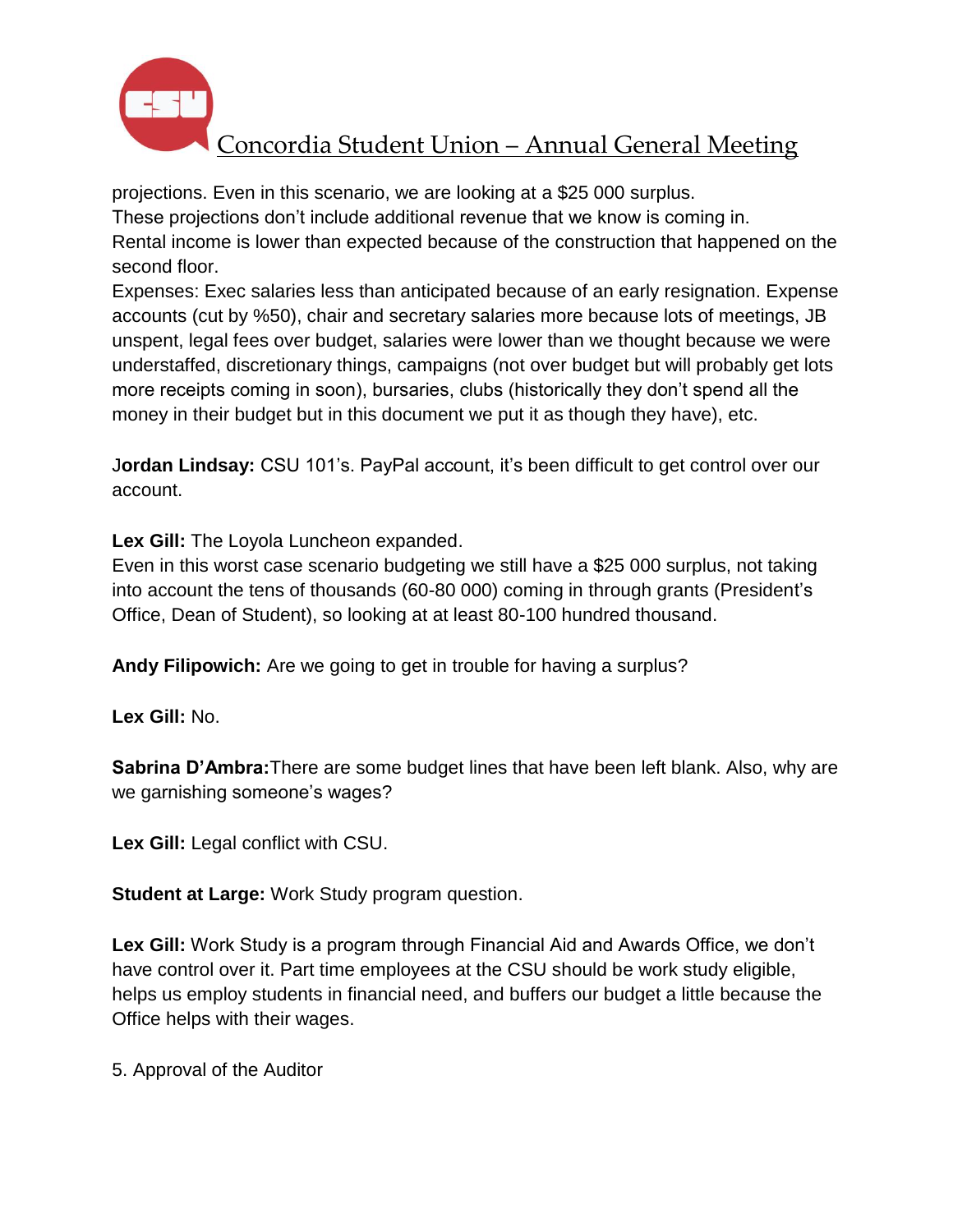

**Jordan Lindsay:** Last year he proposed that a request for proposal be done to see if there was a more affordable auditor be hired. Here to ratify that. Contacted 5, heard back from 4. Evaluated all the different proposals and a recommendation was put forward to continue using the same auditor that we've been using. There was one firm that was a bit cheaper but had no experience with student unions.

Recommendation that after a tenure process, the Auditor firm Deloitte be given a three year term as the auditor of CSU Finances.

**Chuck Wilson:** Seconds.

Lex Gill: The reason it's a 3 year period is because it has to be re-evaluated every 3 years.

**Danny, student at large:** Was Fuller-Landow asked to submit a bid?

**Jordan Lindsay:** Yes.

**VOTE:** All in favour of approving (name): unanimous, 4 abstentions.

## **6. President's Report**

**Lex Gill:** The document will be available on the CSU website.

**Summary:** New collective agreement, every set of minutes since 1999 available in hard copy in the office, training for council, larger spaces for meetings, CUTV, Laura working on Annex E, sustainable orientation, good year in terms of finances, Livefeed, special projects funding, new booking system, groundwork for new website, new logo, new 101's, Swap Shop, Loyola Luncheon grew a lot (feeding 200-300 a day sometimes) recommendation to work closer with the Potato, CSU handbook, IVolunteer program didn't really happen, lots of new clubs this year, lots of work done at Loyola, campaigns (student centre, strike), by law change regarding FIO's, University Affairs- Senate, CUSACORP needs a structural overhaul.

**Gabrielle, Women's Studies:** Right about fee-levy organizations, feel more trusting of the CSU over the past year.